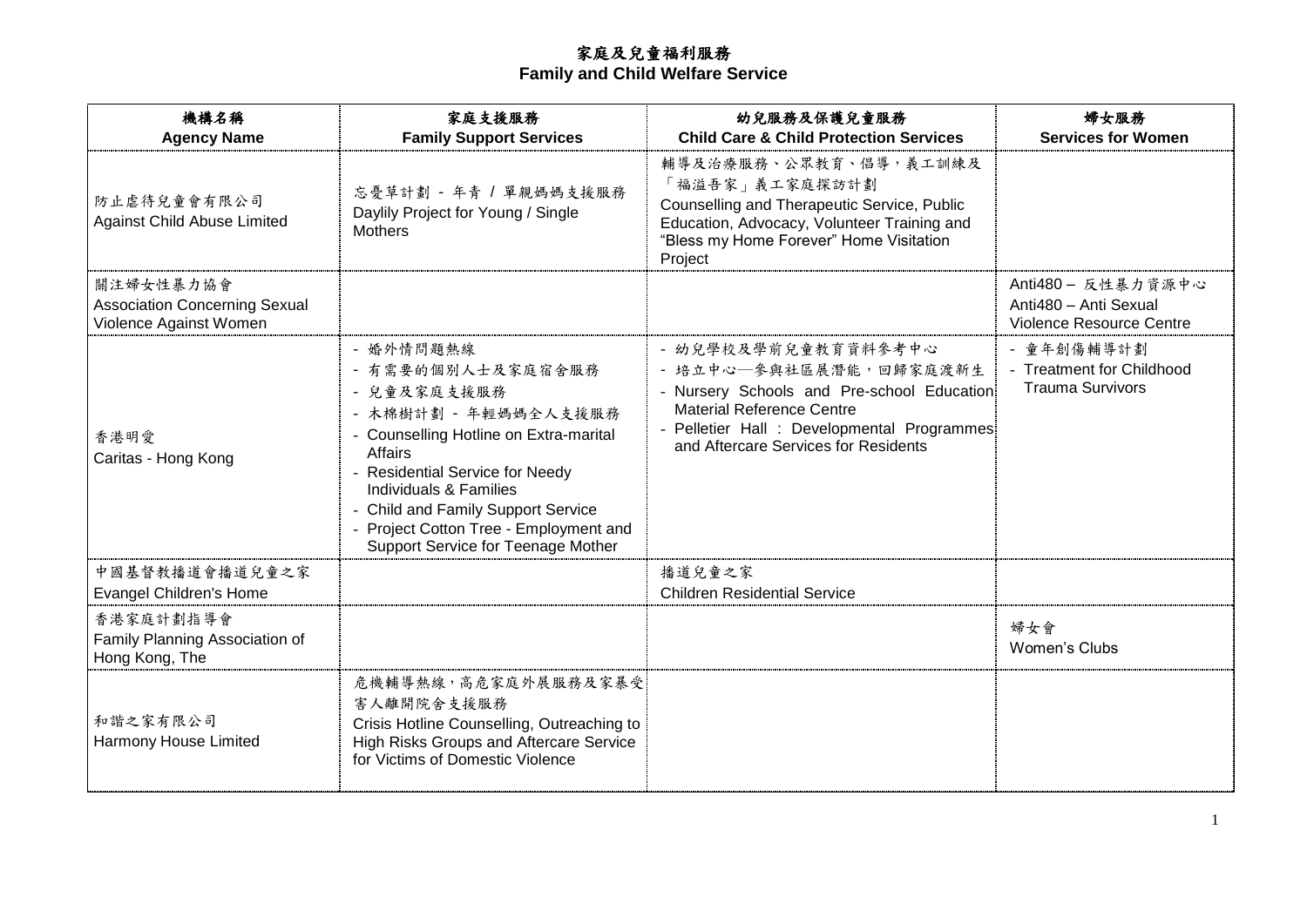# 家庭及兒童福利服務

**Family and Child Welfare Service**

| 機構名稱<br><b>Agency Name</b>                                                  | 家庭支援服務<br><b>Family Support Services</b>                                                                         | 幼兒服務及保護兒童服務<br><b>Child Care &amp; Child Protection Services</b>                                                                                     | 婦女服務<br><b>Services for Women</b>                |
|-----------------------------------------------------------------------------|------------------------------------------------------------------------------------------------------------------|------------------------------------------------------------------------------------------------------------------------------------------------------|--------------------------------------------------|
| 香港公教婚姻輔導會<br>Hong Kong Catholic Marriage<br>Advisory Council, The           | 性障礙治療服務及婚姻輔導服務<br>Marital Sex Therapy Service and<br><b>Marriage Counselling Service</b>                         |                                                                                                                                                      |                                                  |
| 香港家庭福利會<br>Hong Kong Family Welfare Society                                 | 家福中心及單親支援服務<br>Family Resource Centre and Single<br><b>Parent Family Services</b>                                |                                                                                                                                                      |                                                  |
| 香港婦女中心協會有限公司<br>Hong Kong Federation of<br><b>Women's Centres Limited</b>   |                                                                                                                  |                                                                                                                                                      | 婦女為本多元化服務中心<br>Multi Service Centre for<br>Women |
| 香港青年協會<br>Hong Kong Federation of Youth<br>Groups, The                      | 家長全動網<br><b>Parent Support Network</b>                                                                           |                                                                                                                                                      |                                                  |
| 香港聖公會福利協會有限公司<br>Hong Kong Sheng Kung Hui<br><b>Welfare Council Limited</b> | 救主堂社會服務中心 - 賽馬會家庭幹線<br>The Church of Our Saviour Social<br>Service Centre - Jockey Club Family<br><b>Express</b> |                                                                                                                                                      |                                                  |
| 香港單親協會<br>Hong Kong Single Parents<br>Association                           | 單親心理健康計劃<br>Psychological Health Project For Single<br>Parents                                                   |                                                                                                                                                      |                                                  |
| 香港學生輔助會有限公司<br>Hong Kong Student Aid Society<br>Limited, The                |                                                                                                                  | 多元智能活動、球類活動、舞獅,園藝及專業支<br>援服務<br>Multi-intelligence Programmes, Sports, Lion<br>Dance and Gardening Teams & Professional<br><b>Supportive Service</b> |                                                  |
| 香港國際社會服務社<br>International Social Service, Hong<br>Kong Branch              | 内地新來港人士服務及國際個案工作<br>Post-migration Service for New Arrivals &<br>Intercountry Casework Programme                 |                                                                                                                                                      |                                                  |
| 循道愛華村服務中心<br>Methodist Epworth Village<br><b>Community Centre</b>           | 困乏家庭充權計劃<br>Family Empowerment Project for Deprived<br>Families                                                  |                                                                                                                                                      |                                                  |